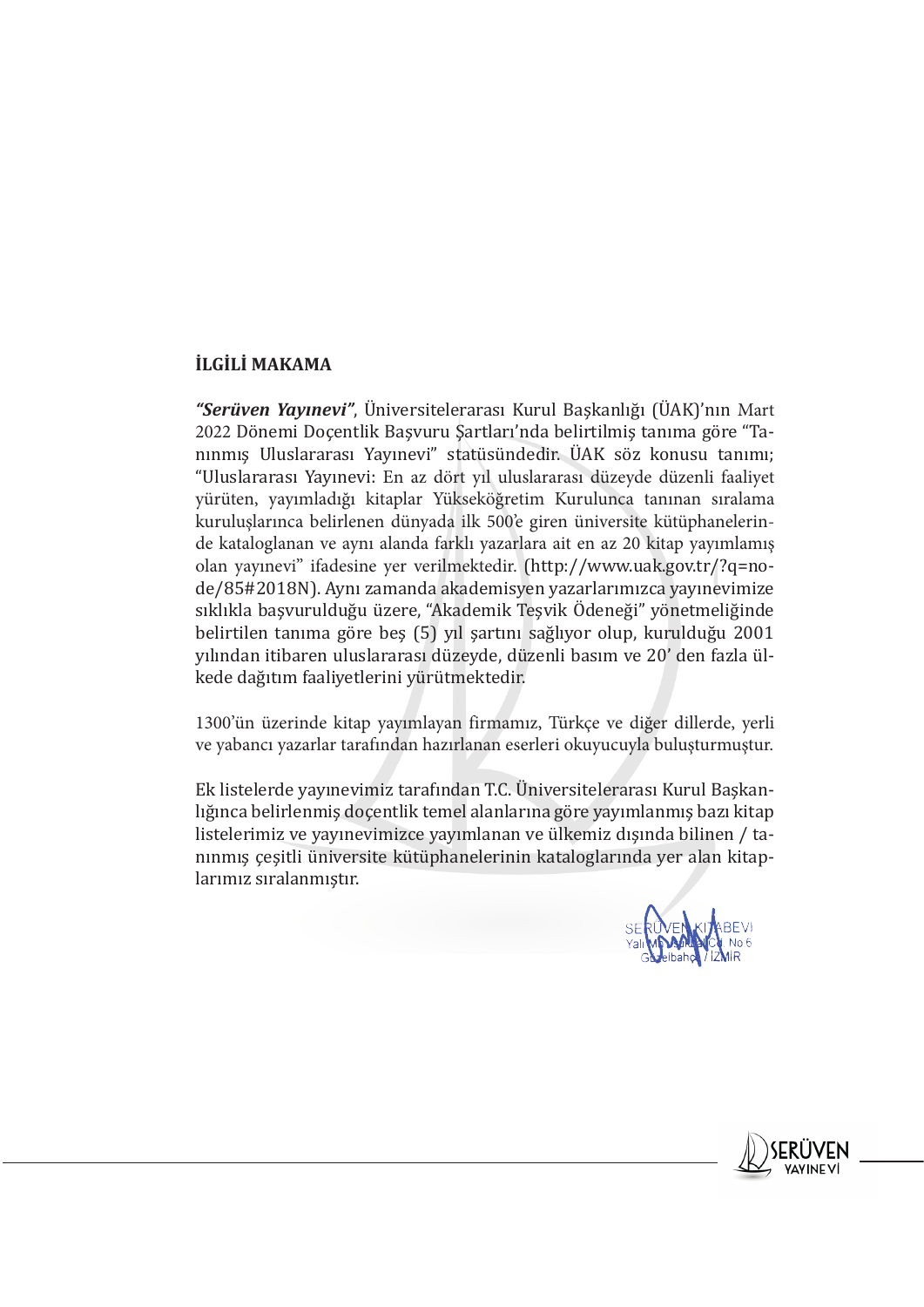|                | <b>EĞİTİM</b>                                                                                                                                           |                           |                   |
|----------------|---------------------------------------------------------------------------------------------------------------------------------------------------------|---------------------------|-------------------|
|                | A Catalogue of Play Equipment                                                                                                                           | Jean Lee Hunt             | 978-605-4517-43-5 |
| $\overline{2}$ | A Catechism of Familiar Things; Their History, and the Events Which Led to Their Discovery With a Short<br>Explanation of Some of the Principal Natural | <b>Benziger Brothers</b>  | 978-605-4517-42-8 |
| 3              | Dr. Montessori's Own Handbook                                                                                                                           | Maria Montessori          | 978-605-4517-41-1 |
| $\overline{4}$ | The School and Society Being three lectures                                                                                                             | John Dewey                | 978-605-4517-40-4 |
| 5              | The Mind of the Child, Part II. The Development of the Intellect, International Education                                                               | William Thierry Preyer    | 978-605-4517-44-2 |
| 6              | Talks To Teachers On Psychology; And To Students On Some Of Life's Ideals                                                                               | William James             | 978-605-4517-45-9 |
| 7              | Student und Alkohol                                                                                                                                     | Leopold Löwenfeld         | 978-605-4517-46-6 |
| 8              | The Grammar School Boys of Gridley or, Dick & Co. Start Things Moving                                                                                   | H. Irving Hancock         | 978-605-4517-54-1 |
| 9              | The Infant System For Developing the Intellectual and Moral Powers of all Children, from One to Seven<br>years of Age <sup>-</sup>                      | Samuel Wilderspin         | 978-605-4517-53-4 |
| 10             | Study of Child Life                                                                                                                                     | Marion Foster Washburne   | 978-605-4517-55-8 |
| 11             | The Mind and Its Education                                                                                                                              | George Herbert Betts      | 978-605-4517-52-7 |
| 12             | The Nervous Child                                                                                                                                       | Hector Charles Cameron    | 978-605-4517-51-0 |
| 13             | What the Schools Teach and Might Teach                                                                                                                  | John Franklin Bobbitt     | 978-605-4517-50-3 |
| 14             | Youth: Its Education, Regimen, and Hygiene                                                                                                              | G. Stanley Hall           | 978-605-4517-48-0 |
| 15             | Éducation et sociologie                                                                                                                                 | Émile Durkheim            | 978-605-4517-72-5 |
| 16             | Strese Güle Güle                                                                                                                                        | Haluk Öztekin             | 9786059825764     |
| 17             | Derslerim Harika                                                                                                                                        | Gizel Hazan               | 9786059825641     |
| 18             | Kuantum'a Yolculuk                                                                                                                                      | <b>Birol Ertan</b>        | 9786051801452     |
| 19             | Örneklerle Gelişim Psikolojisi                                                                                                                          | Ferit Yavuz               | 9786051800868     |
| 20             | Çocuk Suçluluğu                                                                                                                                         | Müjdat Avcı               | 9786059825931     |
| 21             | The Advancement Of Learning                                                                                                                             | Francis Bacon             | 978-625-7721-59-2 |
| 22             | Autobiography and Selected Essays                                                                                                                       | Thomas Henry Huxley       | 978-625-7721-60-8 |
| 23             | Academic Research & Reviews In Educational Sciences                                                                                                     | Kolektif                  | 978-625-8075-33-5 |
| 24             | The Rover Boys at School                                                                                                                                | <b>Edward Stratemeyer</b> | 978-625-7721-58-5 |
| 25             | What the Mother of a Deaf Child Ought to Know                                                                                                           | John Dutton Wright        | 978-625-7721-61-5 |

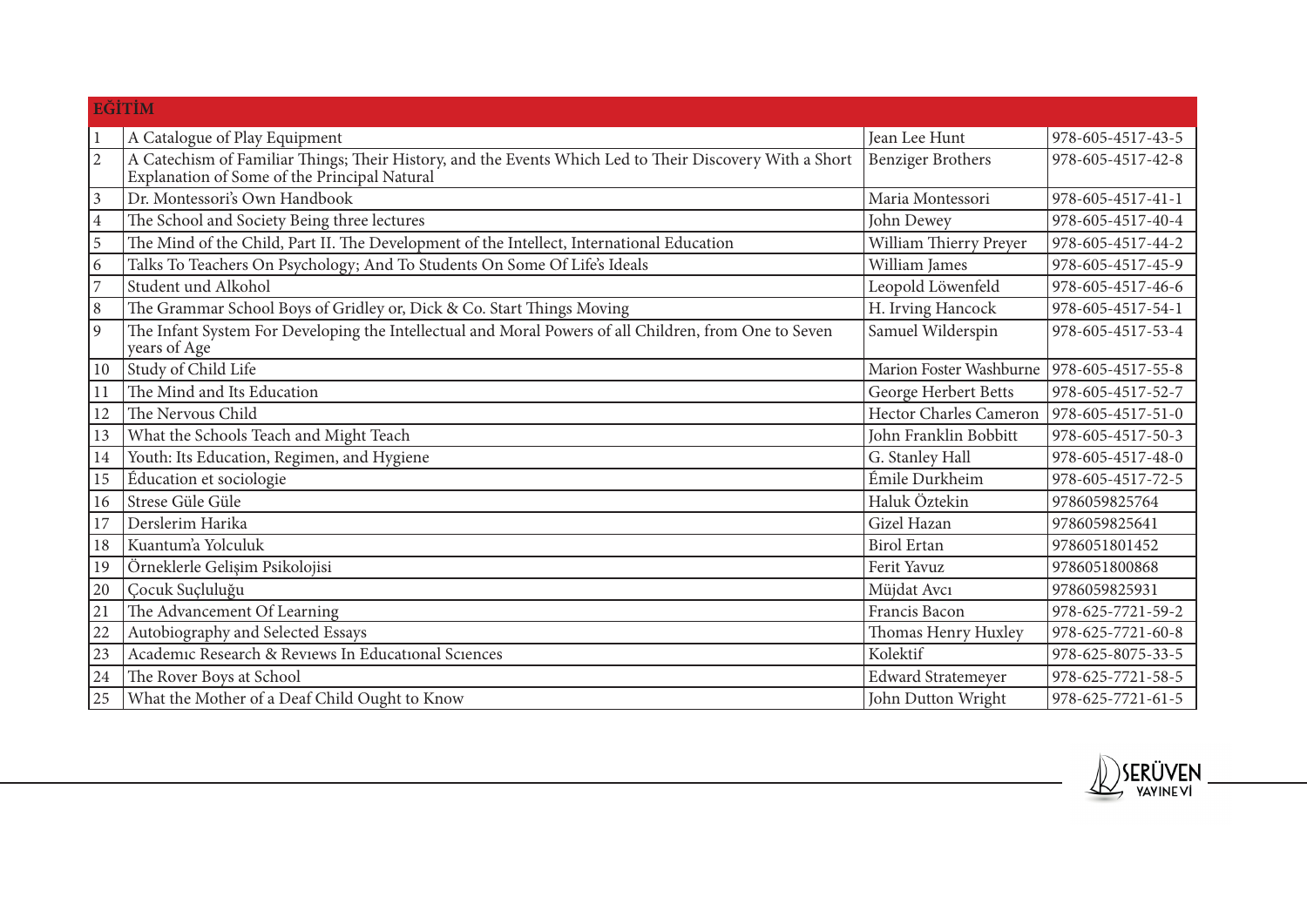|                | <b>FEN</b>                                                                                           |                                  |                   |  |
|----------------|------------------------------------------------------------------------------------------------------|----------------------------------|-------------------|--|
|                | Mathematics in Greece: A History                                                                     | Florian Cajori                   | 978-605-4517-61-9 |  |
| $\overline{2}$ | Plane Trigonometry: The Basic Principles                                                             | Hugh Blackburn                   | 978-605-4517-56-5 |  |
| $\mathfrak{Z}$ | Calculus in Easy Method                                                                              | Silvanus P. Thompson             | 978-605-4517-77-0 |  |
| $\overline{4}$ | Mathematics: An Introduction                                                                         | Alfred North Whitehead           | 978-605-4517-59-6 |  |
| 5              | Elements of Euclid: First Six Books                                                                  | Editör: John Casey, Euclid       | 978-605-4517-70-1 |  |
| 6              | Insects and Principles Insect Communities<br>Jean                                                    | Henri Fabre                      | 978-605-4517-62-6 |  |
| $\overline{7}$ | Who is Archimedes from Syracuse                                                                      | Thomas Little Heath              | 978-605-4517-49-7 |  |
| 8              | A Life Dedicated to Science: Michael Faraday                                                         | Walter Jerrold                   | 978-605-4517-71-8 |  |
| 9              | A Man of Science in Laboratory: Louis Pasteur                                                        | René Vallery-Radot               | 978-625-7276-81-8 |  |
| $10\,$         | High Frequency vs. High Potentiality                                                                 | Nikola Tesla                     | 978-625-7276-53-5 |  |
| 11             | Optical Principles Or a Scientific Study On Reflections, Refractions, Inflections And the Colours Of | <b>Isaac Newton</b>              | 978-605-4517-57-2 |  |
|                | light.                                                                                               |                                  |                   |  |
| 12             | Laws dominating the Organic Life: Zoonomia Vol. I                                                    | Erasmus Darwin                   | 978-605-4517-65-7 |  |
| 13             | Downfall of The Human Being and Selection In Connection to Sex 1                                     | Charles Darwin                   | 978-605-4517-47-3 |  |
| 14             | Downfall of The Human Being and Selection In Connection to Sex 2                                     | Charles Darwin                   | 978-605-4517-75-6 |  |
| 15             | Downfall of The Human Being and Selection In Connection to Sex 3                                     | Charles Darwin                   | 978-605-4517-74-9 |  |
| 16             | History of Alchemy And The Onset of Chemistry                                                        | M. M. Pattison Muir              | 978-605-4517-67-1 |  |
| 17             | Messenger Of Galileo Galilei Concerning the Distant Stars                                            | Editör: Galileo Galilei / Johan- | 978-605-4517-60-2 |  |
|                |                                                                                                      | nes Kepler                       |                   |  |
| 18             | Darwin and his Effect on Modern Science                                                              | A.C. Seward                      | 978-605-4517-76-3 |  |
| 19             | Laws dominating the Organic Life: Zoonomia Vol. II                                                   | Erasmus Darwin                   | 978-605-4517-64-0 |  |
| 20             | Perpectives of Innovation in Science and Mathematics                                                 | Kolektif                         | 978-605-4517-63-3 |  |
| 21             | The Elements of Geology                                                                              | William Harmon Norton            | 978-625-7721-62-2 |  |
| 22             | Meteorology The Science of the Atmosphere                                                            | Charles Fitzhugh Talman          | 978-625-7721-64-6 |  |
| 23             | Crops And Methods For Soil İmprovement                                                               | Alva Agee                        | 978-625-7721-02-8 |  |
| 24             | The Complete Herbal                                                                                  | Nicholas Culpeper                | 978-625-7721-63-9 |  |
| 25             | Domestic Animals                                                                                     | Richard L. Allen                 | 978-625-7276-90-0 |  |
| 26             | Basics of meteorology: some exercises                                                                | Robert Decourcy Ward             | 978-625-7276-41-2 |  |

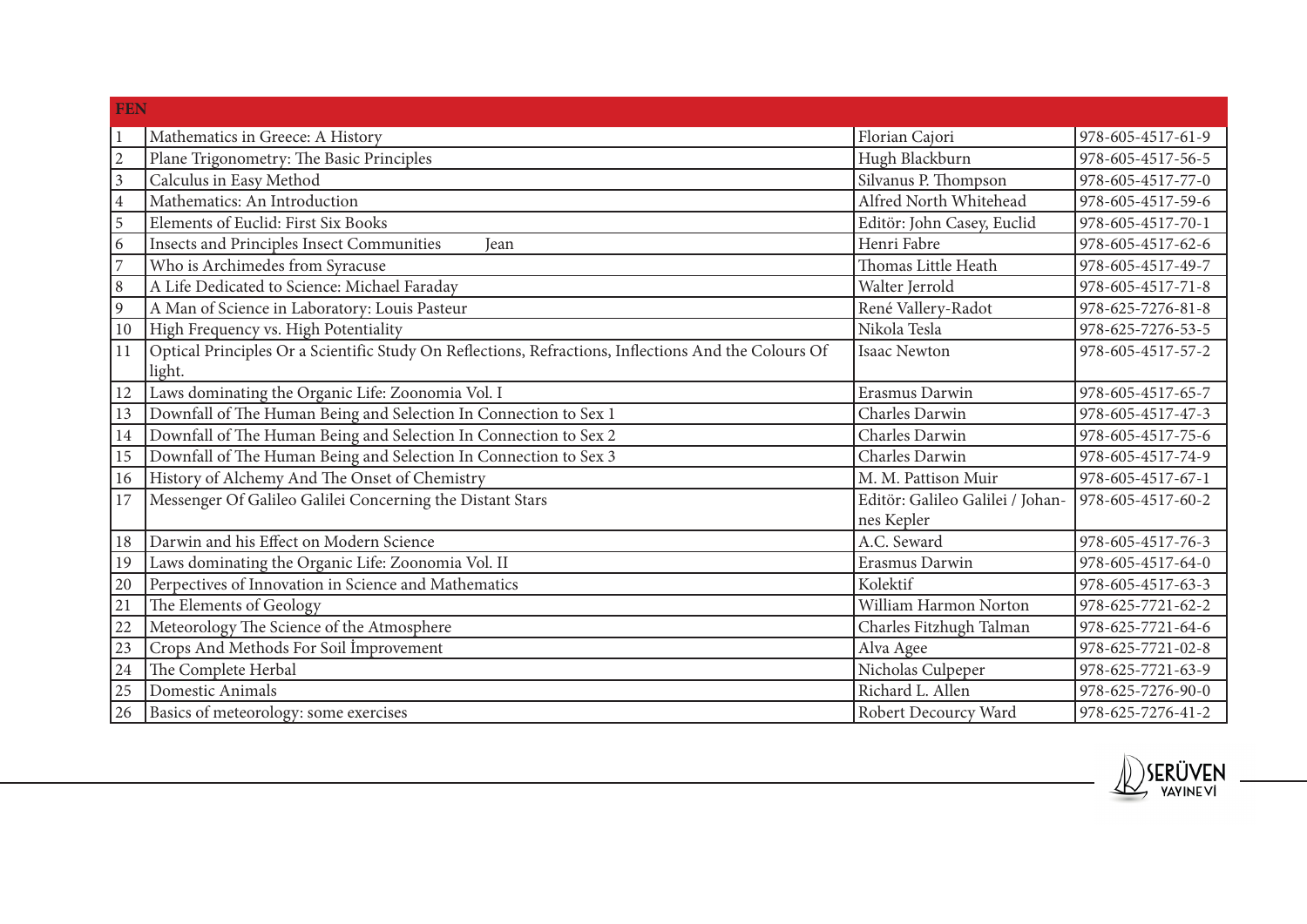|                | <b>GÜZEL SANATLAR</b>                                                                                                     |                          |                   |  |
|----------------|---------------------------------------------------------------------------------------------------------------------------|--------------------------|-------------------|--|
|                | Seven Discourses On Art                                                                                                   | Joshua Reynolds          | 978-605-4517-66-4 |  |
| $\overline{2}$ | The Life Of Michelangelo Buonarroti                                                                                       | John Addington Symonds   | 978-605-4517-68-8 |  |
| $\mathfrak{Z}$ | Rembrandt                                                                                                                 | Mortimer Menpes          | 978-605-4517-95-4 |  |
| $\overline{4}$ | The Florentine Painters Of The Renaissance                                                                                | <b>Bernhard Berenson</b> | 978-625-7276-01-6 |  |
| 5              | Chopin and Other Musical Essays                                                                                           | Henry T. Finck           | 978-605-4517-82-4 |  |
| 6              | The Relation of Art to Nature                                                                                             | John William Beatty      | 978-625-7276-08-5 |  |
| $\overline{7}$ | The Psychology of Singing                                                                                                 | David Clark Taylor       | 978-625-7276-09-2 |  |
| $\, 8$         | The Orchestral Conductor Theory of His Art                                                                                | <b>Hector Berlioz</b>    | 978-625-7276-11-5 |  |
| 9              | The Notebooks of Leonardo Da Vinci, Complete                                                                              | Leonardo Da Vinci        | 978-625-7276-04-7 |  |
| 10             | The Dance (by An Antiquary) Historic Illustrations of Dancing from 3300 B.C. to 1911 A.D.                                 | Anonymus                 | 978-625-718-938-5 |  |
| 11             | The Best Portraits in Engraving                                                                                           | <b>Charles Sumner</b>    | 978-605-4517-97-8 |  |
| 12             | Richard Wagner Composer of Operas                                                                                         | John F. Runciman         | 978-605-4517-96-1 |  |
| 13             | Raphael A Collection Of Fifteen Pictures And A Portrait Of The Painter With Introduction<br>And Interpretation            | Estelle May Hurll        | 978-605-4517-93-0 |  |
| 14             | Prehistoric Textile Art of Eastern United States                                                                          | William Henry Holmes     | 978-605-4517-91-6 |  |
| 15             | On Conducting (Ueber das Dirigiren): A Treatise on Style in the Execution of Classical Music                              | Richard Wagner           | 978-605-4517-90-9 |  |
| 16             | Masters of Water-Colour Painting                                                                                          | Herbert Minton Cundall   | 978-605-4517-89-3 |  |
| 17             | Lessons in Music Form A Manual of Analysis of All the Structural Factors and Designs Emp-<br>loyed in Musical Composition | Percy Goetschius         | 978-605-4517-84-8 |  |
| 18             | Jean Francois Millet                                                                                                      | Estelle May Hurll        | 978-605-4517-87-9 |  |
| 19             | Aspects of Modern Opera Estimates and Inquiries                                                                           | Lawrence Gilman          | 978-605-4517-80-0 |  |
| 20             | Artistic Activities and Rituals in Ancient Times                                                                          | Jane Ellen Harrison      | 978-605-4517-79-4 |  |

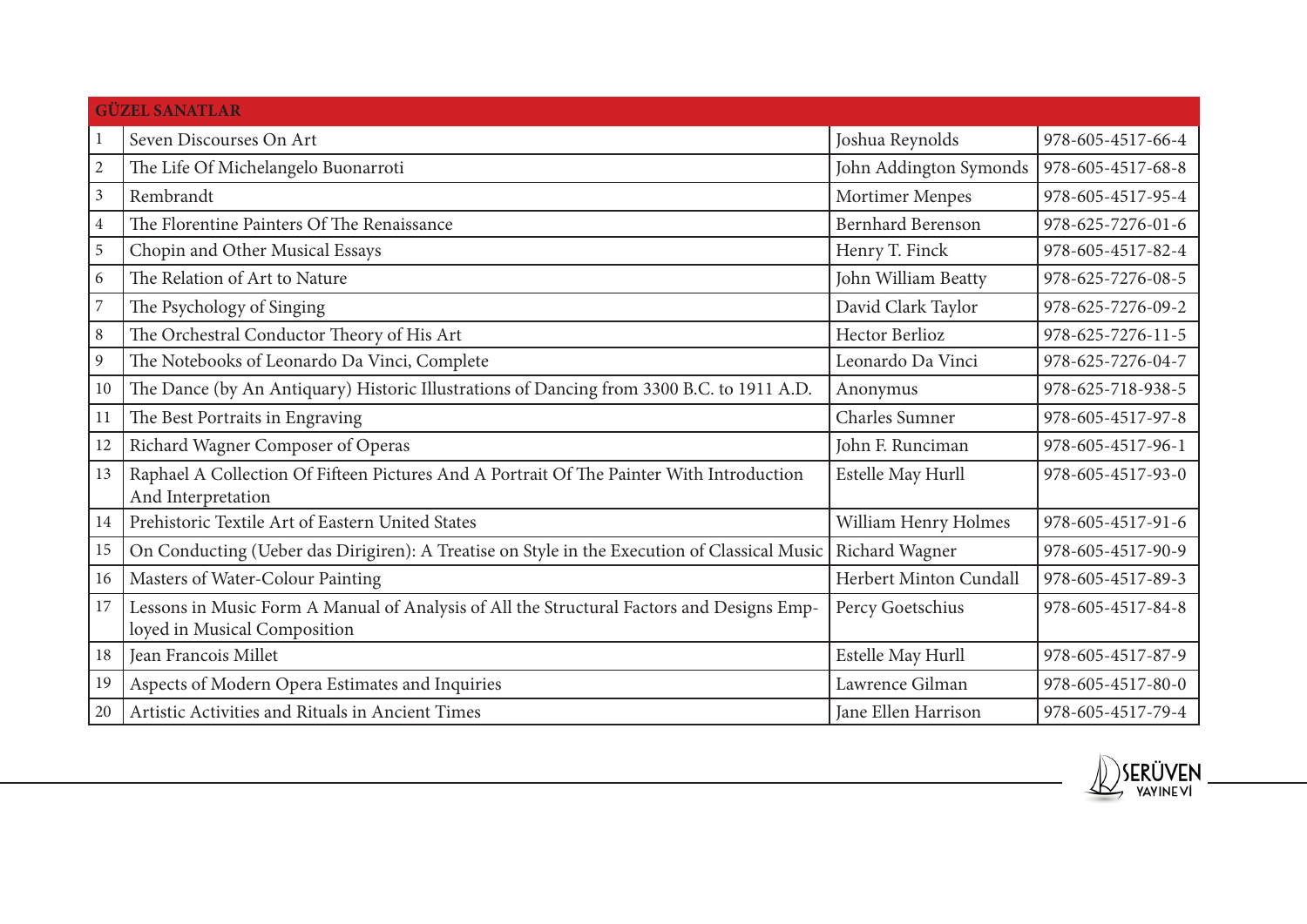|                | <b>İLAHİYAT</b>                                                 |                                       |                   |  |
|----------------|-----------------------------------------------------------------|---------------------------------------|-------------------|--|
|                | The Religion of Babylonia and Assyria                           | Theophilus Pinches                    | 978-625-7276-07-8 |  |
| $\overline{2}$ | The Koran                                                       | <b>Ceviren John Medows</b><br>Rodwell | 978-625-7276-13-9 |  |
| $\mathfrak{Z}$ | The Jesus of History                                            | Terrot Reaveley Glover                | 978-625-7276-14-6 |  |
| 4              | The Imitation of Christ                                         | Thomas Kempis                         | 978-625-7276-15-3 |  |
| 5              | The Future of Islam                                             | Wilfrid Scawen Blunt                  | 978-625-7276-16-0 |  |
| 6              | Farklı Yönleriyle Endülüs Hadisçiliği                           | Mustafa Öztoprak                      | 9786051801674     |  |
| $\overline{7}$ | Anadolu'nun Yitik Halkı Yezidiler                               | Murat Şahin                           | 9786059825252     |  |
| $\,8\,$        | Kur'an'da Mustaz'Af ve Müstekbir Kavramlarının Semantik Analizi | Faruk Özdemir                         | 9786051800134     |  |
| $\mathbf{9}$   | Dualarımın Başrolü                                              | Fatih Kaya                            | 9786059825719     |  |
| 10             | Müslümanlar Nereye Koşuyor!                                     | Işık Evren Türk                       | 9786059825351     |  |
| 11             | İlahi Hakikatler 1-2                                            | Derin Batıni                          | 9786059825412     |  |
| 12             | Tanrı Anlayışı                                                  | Cemil Sena                            | 9786059825467     |  |
| 13             | İsrailiyatın Hadise Girişi                                      | Ali Kuzudişli                         | 9786051801605     |  |
| 14             | İnançlı Filozoflar Antolojisi                                   | Ekrem Sevil                           | 9786051801520     |  |
| 15             | Sonsuzluğun Sonsuzluğu - 114 Kod                                | Murat Uhray                           | 9786051801575     |  |
| 16             | Allah'ı Arayan İmam                                             | Mehmet Tekeci                         | 9786051801049     |  |
| 17             | Budizm'de Manastır Hayatı                                       | Emine Zehra Turan                     | 9786051800141     |  |
| 18             | Narsisizm ve Dindarlık                                          | Rıza Altun                            | 9786059825993     |  |
| 19             | Hazreti Muhammed'in Felsefesi                                   | Cemil Sena                            | 9786059825207     |  |
| $20\,$         | İstidlal - Hulviyyat Örneği                                     | Nail Karagöz                          | 9786059825399     |  |

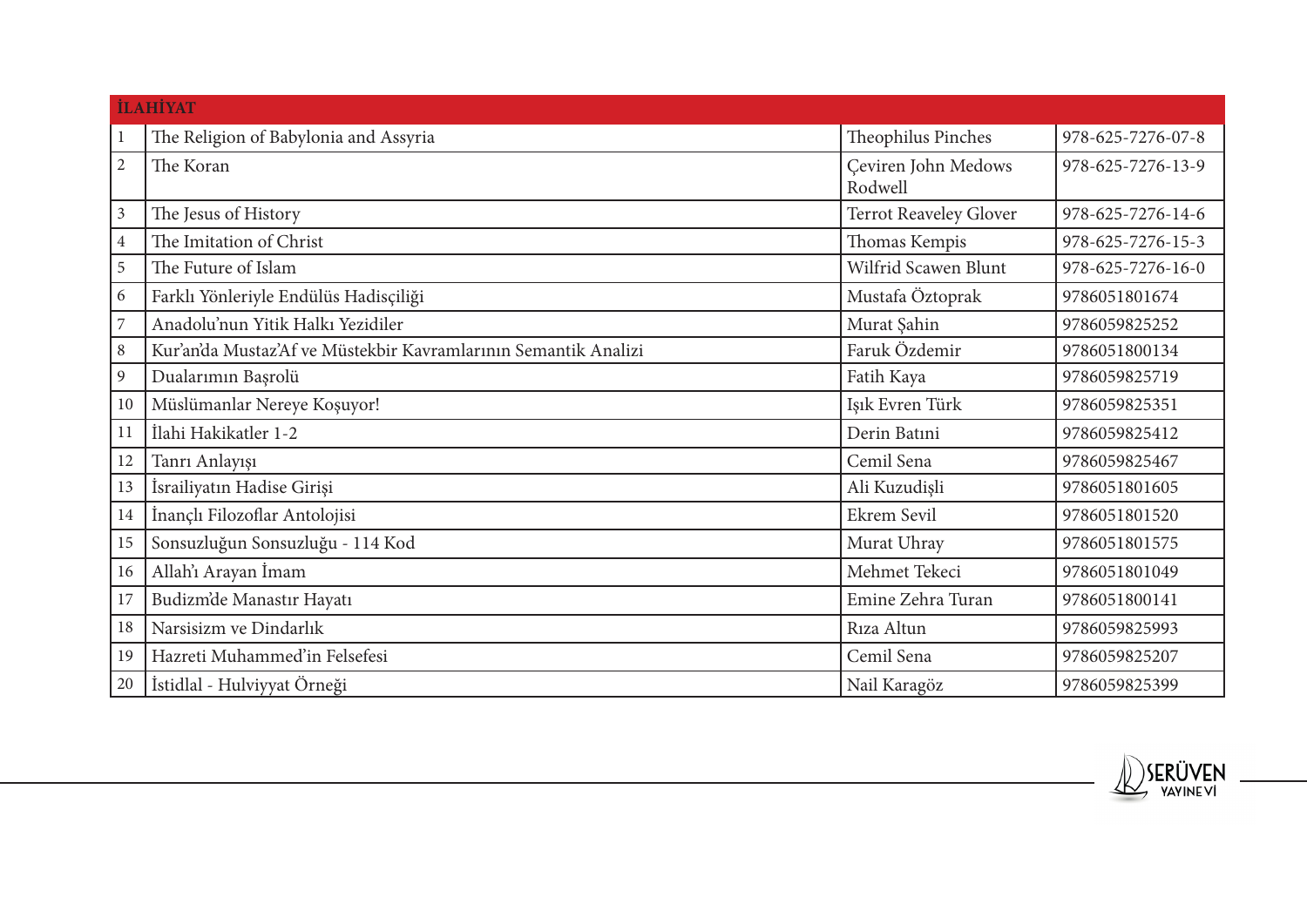|                | <b>MİMARLIK</b>                                                             |                                     |                   |  |  |
|----------------|-----------------------------------------------------------------------------|-------------------------------------|-------------------|--|--|
|                | The City of Cupolas                                                         | John D. Barry                       | 978-625-7276-17-7 |  |  |
| $\mathbf{2}$   | Roman Influence in Britain in the Year 1914                                 | F. Haverfield                       | 978-625-7276-18-4 |  |  |
| $\overline{3}$ | Landscape Gardening and Architectural Considerations: An Exposition         | Louis Christian Mullgardt           | 978-625-7276-21-4 |  |  |
| $\overline{4}$ | Democratic Views in Architecture                                            | Claude Fayette Bragdon              | 978-625-7276-29-0 |  |  |
| 5              | Dseven Lamps Illuminating the Architecture                                  | John Ruskin                         | 978-625-7276-27-6 |  |  |
| 6              | Architectural Applications in Classic and Early Christian Periods           | Editör: John Slater, T. Roger Smith | 978-625-7276-33-7 |  |  |
| $\overline{7}$ | Architectural Designs in Portugal                                           | Walter Crum Watson                  | 978-625-7276-32-0 |  |  |
| $\, 8$         | How to Design a Garden                                                      | W. Robinson                         | 978-625-7276-24-5 |  |  |
| 9              | Painting, Sculpture, Architecture for Beginners and Students                | Clara Erskine Clement               | 978-625-7276-19-1 |  |  |
| 10             | The Nebula Coating                                                          | John Meade Falkner                  | 978-625-7276-12-2 |  |  |
| 11             | Gothic Ecclesiastical Architectural Perspectives                            | Matthew Holbeche Bloxam             | 978-625-7276-25-2 |  |  |
| 12             | Architecture in Gothic and Renaissance Eras                                 | T. Roger Smith                      | 978-625-7276-31-3 |  |  |
| 13             | Cathedral of Strasburg in Unfinished Version                                | Anonymous                           | 978-625-7721-09-7 |  |  |
| 14             | Old St. Paul's Cathedral                                                    | William Benham                      | 978-625-7276-20-7 |  |  |
| 15             | The Architecture of Provence and the Riviera                                | David MacGibbon                     | 978-625-7276-23-8 |  |  |
| 16             | Italian Villas and Their Gardens                                            | Edith Wharton                       | 978-625-7276-26-9 |  |  |
| 17             | Royal Palaces and Parks of France                                           | Milburg Francisco Mansfield         | 978-625-7276-30-6 |  |  |
| 18             | An Architect's Note-book in Spain                                           | Matthew Digby Wyatt                 | 978-625-7276-34-4 |  |  |
| 19             | The Shores of the Adriatic                                                  | Frederick Hamilton Jackson          | 978-625-7276-36-8 |  |  |
| 20             | How to judge architecture: a popular guide to the appreciation of buildings | <b>Russell Sturgis</b>              | 978-625-7276-37-5 |  |  |

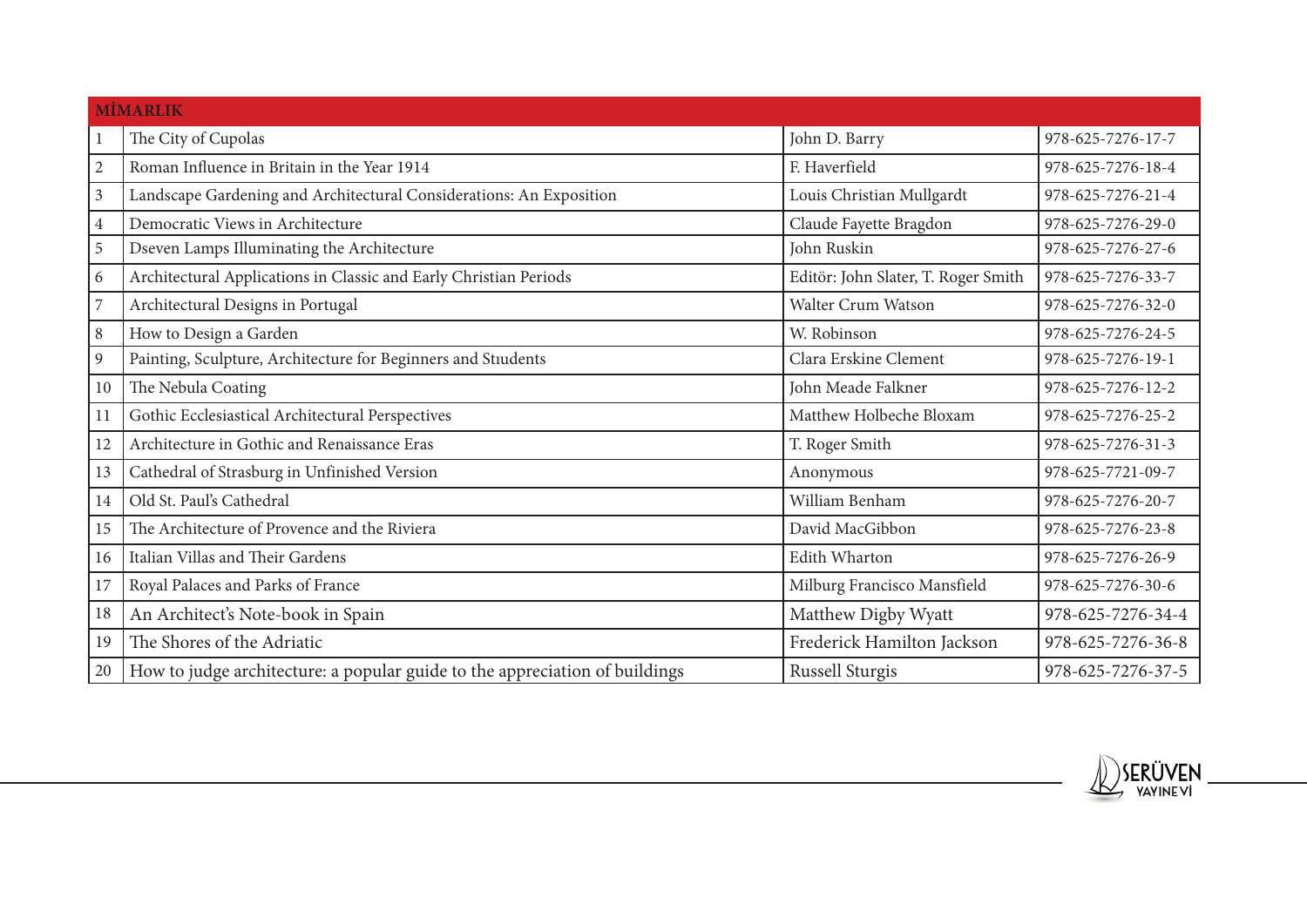|                | <b>MÜHENDİSLİK</b>                                                       |                                   |                   |  |  |
|----------------|--------------------------------------------------------------------------|-----------------------------------|-------------------|--|--|
|                | Landscape Gardening and Architectural Considerations: An Exposition      | Louis Christian Mullgardt         | 978-625-7276-38-2 |  |  |
| $\sqrt{2}$     | Experimental Research in Energy Production                               | Michael Faraday                   | 978-625-7276-39-9 |  |  |
| $\mathfrak{Z}$ | The Advance of Inventions In The Nineteenth Century                      | Edward W. Byrn                    | 978-625-7276-42-9 |  |  |
| $\overline{4}$ | Aspects of Aircraft and Submarines                                       | Willis J. Abbot                   | 978-625-7276-40-5 |  |  |
| 5              | The Functional Structure of Steam Engines                                | Anonymous                         | 978-625-7721-07-3 |  |  |
| 6              | Basics of Meteorology: Some Exercises                                    | Robert DeCourcy Ward              | 978-625-7276-41-2 |  |  |
| $\overline{7}$ | The Basical Knowledge on Geology                                         | William Harmon Norton             | 978-625-7276-44-3 |  |  |
| 8              | ElectromagneticEquipment in Earliest Forms                               | Robert A. Chipman                 | 978-625-7276-43-6 |  |  |
| $\mathfrak{g}$ | Iron Workers and Tool Makers: An Industrial Background Study             | <b>Samuel Smiles</b>              | 978-625-7276-45-0 |  |  |
| 10             | Experiments in Mechanics, Magnetics, Optics, Hydrostatics and Pneumatics | Francis Hauksbee (the<br>Younger) | 978-625-7276-47-4 |  |  |
| 11             | Airplane in Earliest Forms                                               | Wilbur Wright                     | 978-625-7276-46-7 |  |  |
| 12             | Some Mooted Questions in Reinforced Concrete Design                      | <b>Edward Godfrey</b>             | 978-625-7276-49-8 |  |  |
| 13             | Samples of the Most Common Minerals and Rocks                            | William O. Crosby                 | 978-625-7276-48-1 |  |  |
| 14             | The Atmosphere: Its Function and Structure                               | Charles Fitzhugh Talman           | 978-625-7276-50-4 |  |  |
| 15             | The Principles of Scientific Management                                  | Frederick Winslow Taylor          | 978-625-7276-51-1 |  |  |
| 16             | High Frequency vs. High Potentiality                                     | Nikola Tesla                      | 978-625-7276-53-5 |  |  |
| 17             | A History of the Growth of the Steam-Engine                              | Robert HenryThurston              | 978-625-7276-52-8 |  |  |
| 18             | The Mechanical Properties of Wood                                        | Samuel J. Record                  | 978-605-4517-73-2 |  |  |
| 19             | A Catechism of the Steam Engine                                          | John Bourne                       | 978-625-7721-16-5 |  |  |
| 20             | How it Works                                                             | Archibald Williams                | 978-625-7721-11-0 |  |  |

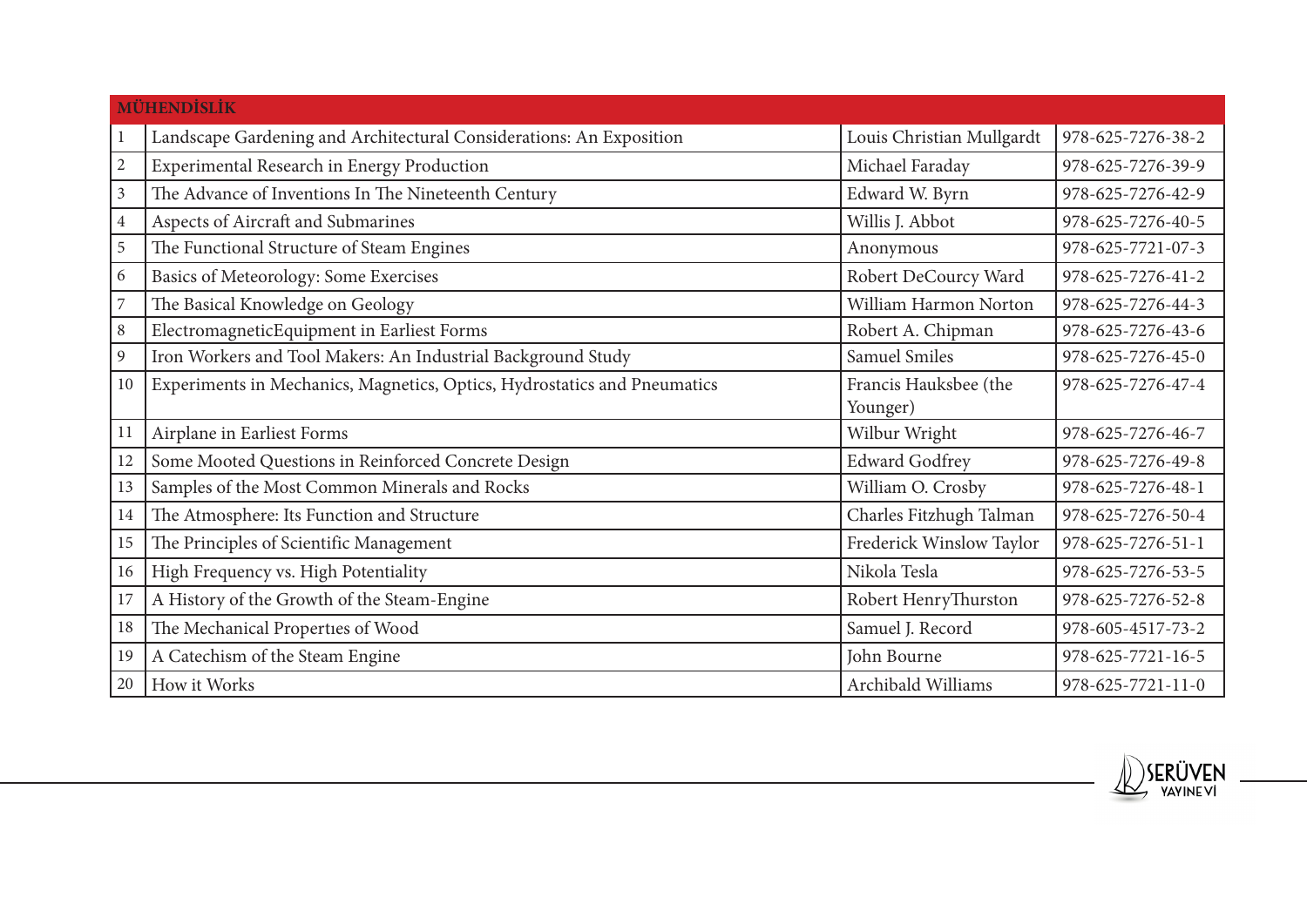|                | <b>SOSYAL</b>                                                              |                         |                   |  |  |
|----------------|----------------------------------------------------------------------------|-------------------------|-------------------|--|--|
|                | Rome in Pagan and Christian Times                                          | Rodolfo Amedeo Lanciani | 978-625-7276-67-2 |  |  |
| $\mathbf{2}$   | Gods in Maya Manuscripts                                                   | Paul Schellhas          | 978-625-7276-75-7 |  |  |
| $\mathfrak{Z}$ | Küçük Asya'da Kutsal Kent Euchaita ve Bizans Dönemi Taş Eserleri           | Esra Keskin             | 9786059825979     |  |  |
| $\overline{4}$ | Turan'a Doğru                                                              | Metin Hakverdioğlu      | 9786051801407     |  |  |
| 5              | Gürcü Hatun                                                                | Dato Turașvili          | 9786051801056     |  |  |
| 6              | Harava: Etimolojik Köken                                                   | Mevlüt Kaya             | 9786051800158     |  |  |
| $\overline{7}$ | Dragon'un Dönüşü "Çin"                                                     | Tayfun Tuncay Tosun     | 9786059825900     |  |  |
| $\,8\,$        | Erich Fromm- Analitik Sosyoloji                                            | Sevra Fırıncıoğulları   | 9786059825924     |  |  |
| 9              | Ordu Tarihinde Olaylar ve İnsanlar                                         | Hikmet Pala             | 9786059825887     |  |  |
| 10             | Demokrat Parti Dönemi Ekonomi Politikaları ve Kalkınma Çabaları            | Zahide Sungur           | 9786051800233     |  |  |
| 11             | Küçük Asya'da Kutsal Kent Euchaita ve Bizans Dönemi Taş Eserleri           | Esra Keskin             | 9786059825979     |  |  |
| 12             | Geç Hitit Şehir Devletleri'nden Sam'al (M.Ö. 1200-600)                     | Cengiz Demirel          | 9786051800035     |  |  |
| 13             | Burdur Kitabı - 4 : İnsan ve Mekan                                         | Editör: Zafer Gölen     | 9786059825870     |  |  |
| 14             | Türkistan'dan Uzak Diyara Beşkaza Fethiye ve Seydikemer Yörükleri          | Eren Fehmi Eroğlu       | 9786051800004     |  |  |
| 15             | Kadın Seyyahların İzlenimlerinde Osmanlı ve Batı Dünyası                   | Selçuk Düğer            | 9786059825863     |  |  |
| 16             | Büyük Oyunda Kapanmayan Perde: Afganistan                                  | Ömer Ersoy              | 9786059825665     |  |  |
| 17             | Bir Dünya Cenneti Kadıköy ve Edebiyatımız                                  | Haluk Öner              | 9786059825566     |  |  |
| 18             | Siyasal Afiş ve İlanların Dilinden Türkiye'de Toplumsal Değişim ve Siyaset | Mustafa Macit           | 9786051801193     |  |  |
| 19             | Ülkücü Manifesto Ülkücünün El Kitabı                                       | Kürşat Tonguç           | 9786051801346     |  |  |
| 20             | Fransa - Suriye Kıskacında Hatay                                           | Ömer Erden              | 9786051801131     |  |  |

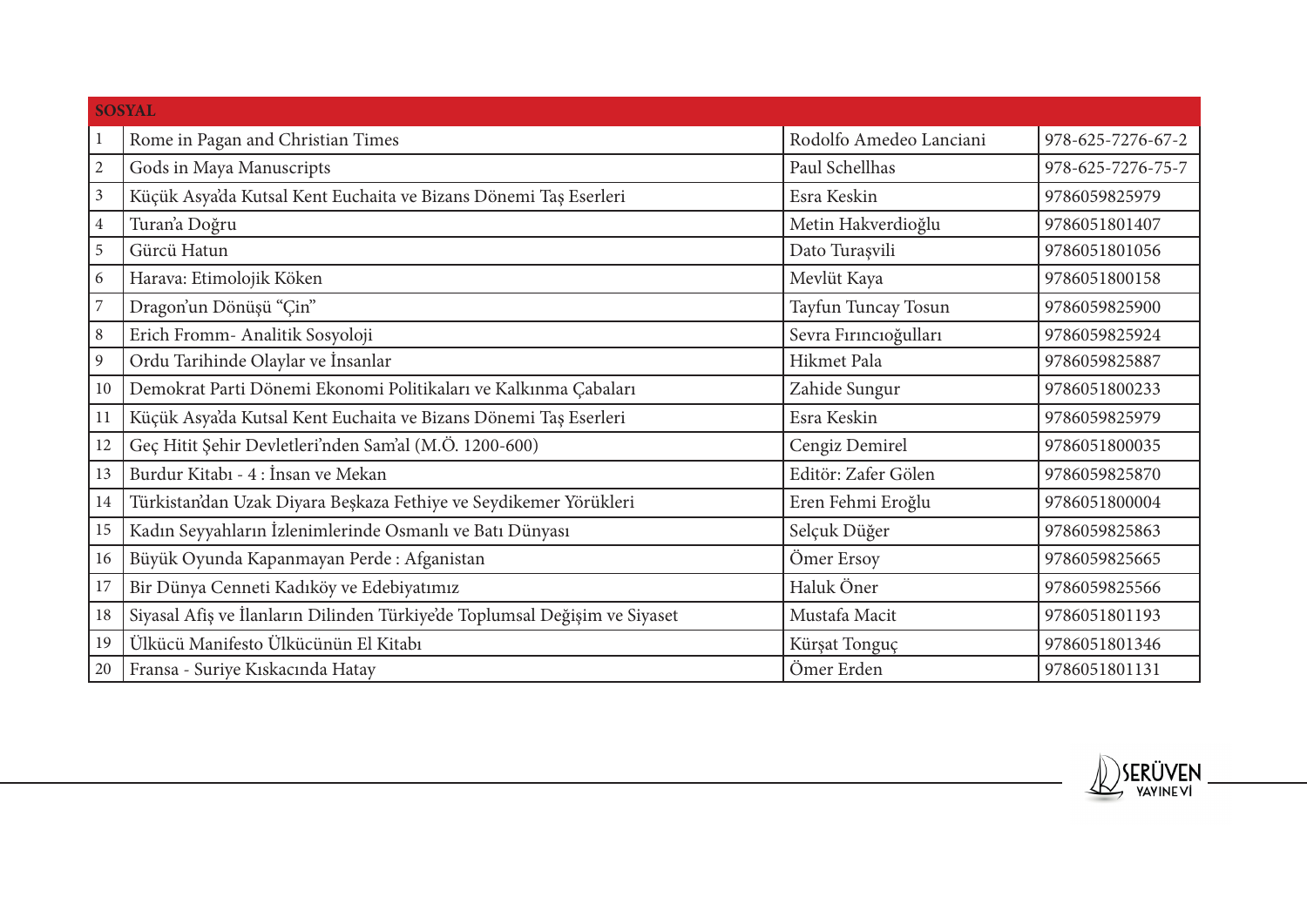|                | <b>SPOR</b>                                                 |                          |                   |  |
|----------------|-------------------------------------------------------------|--------------------------|-------------------|--|
|                | Book of the Boone and Crockett Club: A Hunting Myth         | George Bird Grinnell     | 978-625-7276-56-6 |  |
| $\overline{2}$ | The Science of Swimming                                     | Editör: Frank Eugen Dal- | 978-625-7276-60-3 |  |
|                |                                                             | ton, Louis C. Dalton     |                   |  |
| $\mathfrak{Z}$ | A Clever Boy Can Do these Activities                        | Harold Armitage          | 978-625-7276-54-2 |  |
| $\overline{4}$ | Function of Half-Back in School, Football, and Golf         | Ralph Henry Barbour      | 978-625-7276-80-1 |  |
| 5              | Atlantic Classical Series II                                | Jane Addams              | 978-625-7276-55-9 |  |
| 6              | Philosophical Considerations on Sport                       | John Ayrton Paris        | 978-625-7276-68-9 |  |
| $\overline{7}$ | These Sports are Beneficial for Boys                        | A. R. Calhoun            | 978-625-7276-58-0 |  |
| $\,8\,$        | Ladies in the Pitch: Scenes in Sport                        | Lady Violet Greville     | 978-625-7276-76-4 |  |
| $\mathbf{9}$   | Scenes of Fishing and Shooting Sports                       | Grover Cleveland         | 978-625-7276-65-8 |  |
| 10             | The Sports Which the Deities Did                            | Paul Laurence Dunbar     | 978-625-7276-59-7 |  |
| 11             | Football in American Style                                  | Walter Camp              | 978-625-7276-63-4 |  |
| 12             | Sports and Games We Can Do Outdoors                         | Claude Harris Miller     | 978-625-7276-63-4 |  |
| 13             | Dogs Used in Hunting Areas                                  | Oliver Hartley           | 978-625-7276-57-3 |  |
| 14             | Scenes of Sportsmen Vol 1-2                                 | Ivan Turgenev            | 978-625-7276-64-1 |  |
| 15             | Sports and Hobbies of English People                        | Joseph Strutt            | 978-625-7276-62-7 |  |
| 16             | CricketHorace                                               | G. Hutchinson            | 978-625-7276-72-6 |  |
| 17             | Philosophical Considerations on Sport                       | John Ayrton Paris        | 978-625-7276-68-9 |  |
| 18             | A.B.C. of Snap Shooting, Sporting, Exhibition, and Military | Horace Fletcher          | 978-625-7721-12-7 |  |
| 19             | Camps and Trails in China<br>Roy Chapman Andrews and Yvette | <b>Borup Andrews</b>     | 978-625-7721-13-4 |  |
| $20\,$         | Fishing and Shooting Sketches                               | Grover Cleveland         | 978-625-7721-15-8 |  |

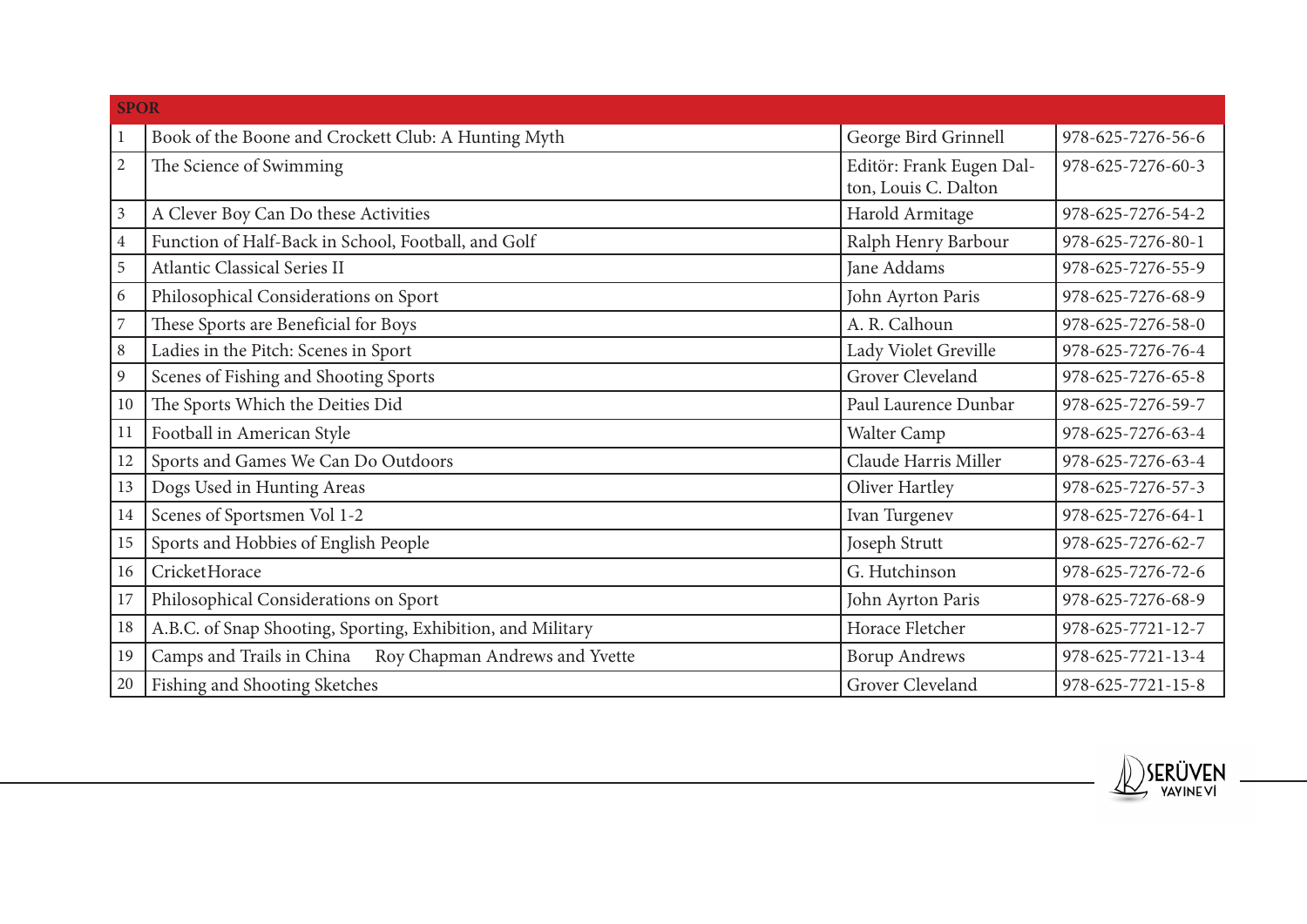|                | <b>SAĞLIK</b>                                                                                                                                                       |                                           |                   |  |  |
|----------------|---------------------------------------------------------------------------------------------------------------------------------------------------------------------|-------------------------------------------|-------------------|--|--|
|                | Medicine in Modern Times: How it Has Evolved                                                                                                                        | William Osler                             | 978-625-7276-79-5 |  |  |
| $\overline{2}$ | Subjects Avoided in Sex: A Discussion In Plain English                                                                                                              | Henry Stanton                             | 978-625-7276-78-8 |  |  |
| $\mathfrak{Z}$ | Little Masterpieces of Science                                                                                                                                      | Editör: George Iles                       | 978-625-7276-73-3 |  |  |
| $\overline{4}$ | The Mind Having No Trouble and Concern                                                                                                                              | Herbert J. Hall                           | 978-625-7276-61-0 |  |  |
| 5              | Considerations on the Nature of Nursing                                                                                                                             | Florence Nightingale (İngiliz)            | 978-625-7276-71-9 |  |  |
| 6              | Research on Life and Death - A Psychological Perspective Part 1                                                                                                     | Xavier Bichat                             | 978-625-7276-69-6 |  |  |
| $\overline{7}$ | Research on Life and Death - A Psychological Perspective Part 2                                                                                                     | Xavier Bichat                             | 978-625-7276-66-5 |  |  |
| $\,8\,$        | Common Sense Arising From the Nerve System                                                                                                                          | Annie Payson Call                         | 978-625-7276-70-2 |  |  |
| 9              | A Book of Women                                                                                                                                                     | Anonymous                                 | 978-625-7721-10-3 |  |  |
| 10             | Suggestions to Women on Private Sex                                                                                                                                 | R. B. Armitage                            | 978-625-7276-77-1 |  |  |
| 11             | A Life Dedicated to Science and Laboratory: Louis Pasteur                                                                                                           | René Vallery-Radot                        | 978-625-7276-81-8 |  |  |
| 12             | How Men and Animals Express Their Emotions                                                                                                                          | Charles Darwin                            | 978-625-7276-87-0 |  |  |
| 13             | Ginseng and Other Plants of Medicinal Value                                                                                                                         | Arthur Robert Harding                     | 978-625-7276-85-6 |  |  |
| 14             | A treatise on sheep                                                                                                                                                 | Ambrose Blacklock                         | 978-625-7276-82-5 |  |  |
| 15             | Materia Medica and Therapeutics                                                                                                                                     | John B. Beck                              | 978-625-7276-86-3 |  |  |
| 16             | Half-Yearly Abstract Of The Medical Sciences: Being A. Digest Of British And Conti-<br>nental Medicine, And Of The Progress Of Medicine And The Collateral Sciences | Kolektif, Editor: William Domett<br>Stone | 978-625-7276-83-2 |  |  |
| 17             | Lectures On Diseases Of The Heart                                                                                                                                   | Edwin M. Hale                             | 978-625-7276-89-4 |  |  |
| 18             | Örneklerle Gelişim Psikolojisi                                                                                                                                      | Ferit Yavuz                               | 9786051800868     |  |  |
| 19             | Food and Health                                                                                                                                                     | Anonymous                                 | 978-605-4517-69-5 |  |  |
| 20             | A Guide to Health                                                                                                                                                   | Mahatma Gandhi                            | 978-625-7721-17-2 |  |  |

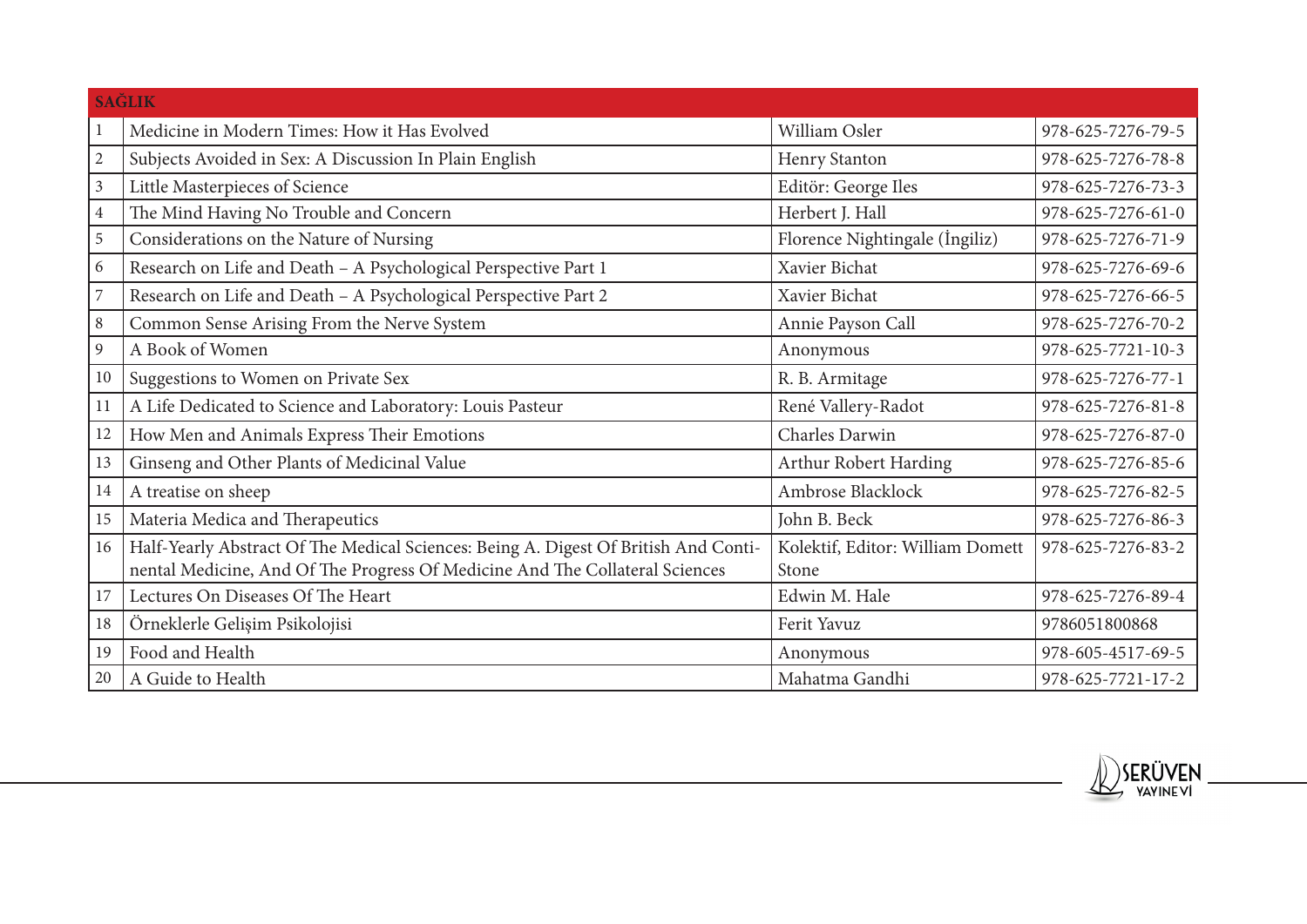|                | <b>ZİRAAT</b>                                                                  |                           |                   |  |
|----------------|--------------------------------------------------------------------------------|---------------------------|-------------------|--|
|                | Characteristics of Climbing Plants                                             | Charles Darwin            | 978-625-7276-84-9 |  |
| $\overline{2}$ | Marvellous Creatures Living in a Pond                                          | Henry J. Slack            | 978-625-7276-88-7 |  |
| $\mathfrak{Z}$ | Domesticated Animals                                                           | Richard L. Allen          | 978-625-7276-90-0 |  |
| $\overline{4}$ | Wood and Its Mechanical Characteristics                                        | Samuel J. Record          | 978-625-7276-96-2 |  |
| $\mathbf 5$    | A Complete Guide of 400 Herbs                                                  | Nicholas Culpeper         | 978-625-7276-91-7 |  |
| 6              | Flowers Which Can Be Grown in a Farm                                           | Arthur Owens Cooke        | 978-625-7276-92-4 |  |
| 7              | Basic Information on Botany For Beginners and Students                         | Asa Gray                  | 978-625-7276-95-5 |  |
| 8              | Cato and Varro: On Agriculture in Roman Time                                   | Marcus Porcius Cato       | 978-625-7276-93-1 |  |
| $\overline{9}$ | The Basics of Agriculture                                                      | George E. Waring          | 978-625-7276-94-8 |  |
| 10             | Practical And Critical Considerations on Wood and Garden                       | Gertrude Jekyll           | 978-625-7276-99-3 |  |
| 11             | Geological Features of A Town                                                  | Charles Kingsley          | 978-625-7721-04-2 |  |
| 12             | A Treatise on Sheep                                                            | Ambrose Blacklock         | 978-625-7721-00-4 |  |
| 13             | The History of The Hen Fever A Humorous Record                                 | George P. Burnham         | 978-625-7276-98-6 |  |
| 14             | The Bee-keeper's Manual                                                        | Henry Taylor              | 978-625-7721-06-6 |  |
| 15             | Wayside and Woodland Trees: A pocket guide to the British sylva                | <b>Edward Step</b>        | 978-625-7276-97-9 |  |
| 16             | Crops and Methods for Soil Improvement                                         | Alva Agee                 | 978-625-7721-02-8 |  |
| 17             | Farmers of Forty Centuries or, Permanent Agriculture in China, Korea and Japan | F. H. King                | 978-625-7721-05-9 |  |
| 18             | Cabbages and Cauliflowers: How to Grow Them                                    | James John Howard Gregory | 978-625-7721-01-1 |  |
| 19             | Ginseng and Other Plants of Medicinal Value                                    | Arthur Robert Harding     | 978-625-7721-03-5 |  |
| 20             | Nişan Antreasyan Fındık Ziraati ve Ticareti                                    | Sezai Balcı, Mevlüt Kaya  | 9786051800165     |  |

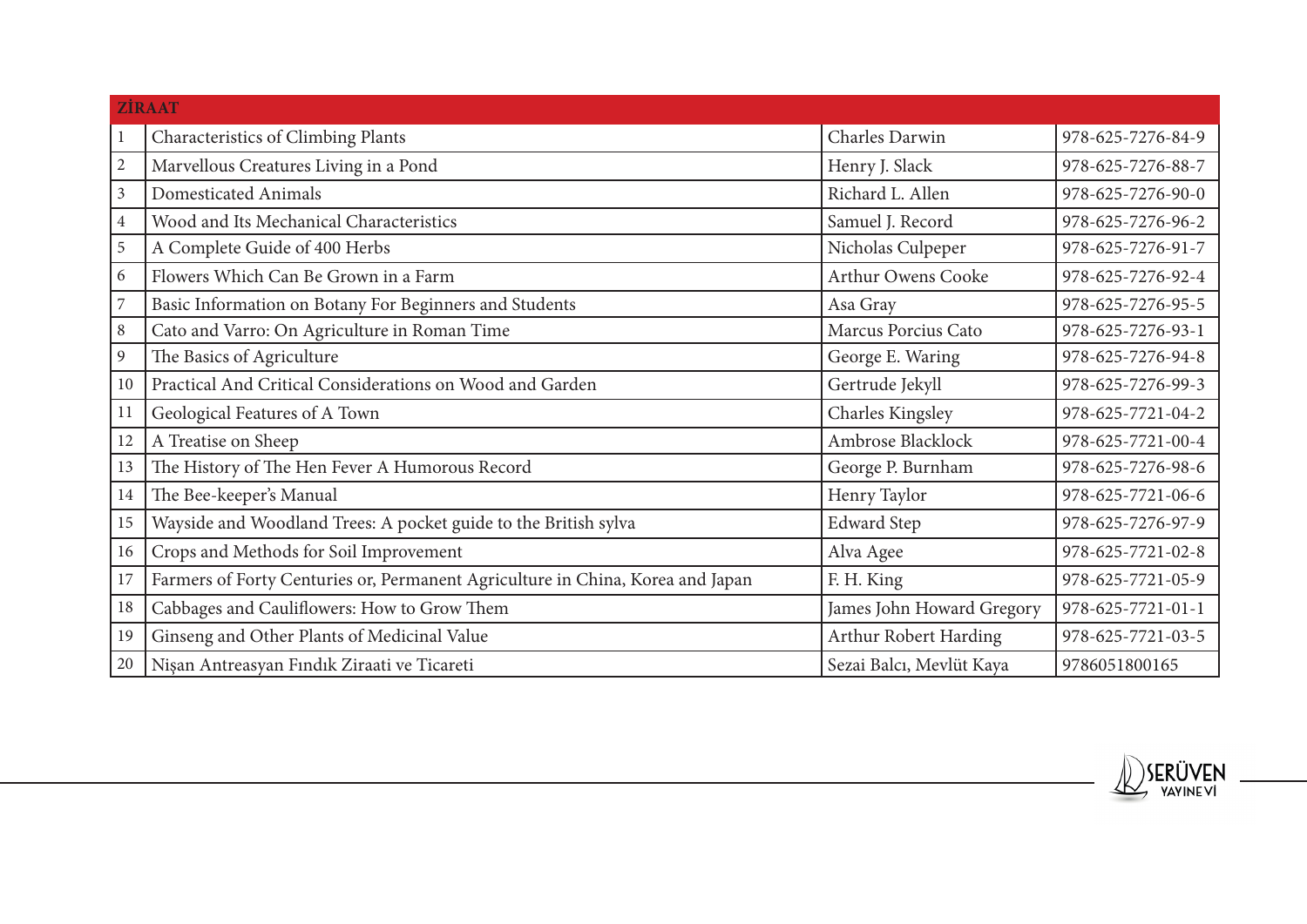|                  | <b>FİLOLOJİ</b>                                                                      |                       |               |
|------------------|--------------------------------------------------------------------------------------|-----------------------|---------------|
|                  | Geçmiş Zamanın Ardından                                                              | Mustafa Ever          | 9786059825849 |
| $\mathbf{2}$     | Karvan-ı Ömr ve Kitap Dışında Kalan Şiirler                                          | Servet Tiken          | 9786051801186 |
| $\mathfrak{Z}$   | Kuloğlu Şeyh Hacı İlyas Bağ-ı Behişt (2 Cilt Takım)                                  | Kollektif             | 9786059825955 |
| $\overline{4}$   | Rüyalar Köprüsü                                                                      | Mustafa Baltacı       | 9786051800042 |
| 5                | Bir Adın Vardı Senin                                                                 | Gülben Kocabıçak      | 9786051801087 |
| $\boldsymbol{6}$ | Romanın ve Edebi Türlerin Sosyolojisi                                                | Sevda Fırıncıoğulları | 9786051800820 |
| $\overline{7}$   | Amasyalı Nebzi ve Divan'ı                                                            | Sait Okumuş           | 9786051800226 |
| $\, 8$           | Yunus Emre Divanı'ndan Seçmeler                                                      | Yunus Emre            | 9786051800349 |
| 9                | Konstantin Paustovski'nin Öykü Sanatı                                                | Sevinç Üçgül          | 9786051800011 |
| 10               | Modern Gürcü Hikayeleri                                                              | Harun Çimke           | 9786059825757 |
| 11               | Fevzi Divanı                                                                         | Özer Şenödeyici       | 9786059825672 |
| 12               | Türk Romanında Kentleşme ve Kentlileşme 1950-1980                                    | Servet Tiken          | 9786051801650 |
| 13               | Rus Edebiyatından Bir Savaş Nesri Yazarı: Yuri Bondarev                              | Badegül Can Emir      | 9786051801643 |
| 14               | Hayrabolulu Hasib Divanı                                                             | Kollektif             | 9786051801438 |
| 15               | Naili Divanı Sözlüğü (2 Cilt Takım)                                                  | Özer Şenödeyici       | 9786051801353 |
| 16               | Şairin İlimle İmtihanı                                                               | Olcay Kocatürk        | 9786051801421 |
| 17               | Viktor Petroviç Astafyev'in Öykülerinde Köy Teması                                   | Reyhan Çelik          | 9786051800875 |
| 18               | Tanzimat Hikaye ve Romanlarında Deniz                                                | Beste Semiha Bahçeci  | 9786051800066 |
| 19               | Yusuf Atılgan'ın Aylak Adam Romanına Bahtin'in Diyaloji Kuramı Eksenli Bir Yaklaşımı | Hasan Cuşa            | 9786059825733 |
| 20               | Lisan ve Edebiyatımız Hakkında Tahlil - Tankit - Mukayese                            | Cezmi Ertuğrul        | 9786059825580 |

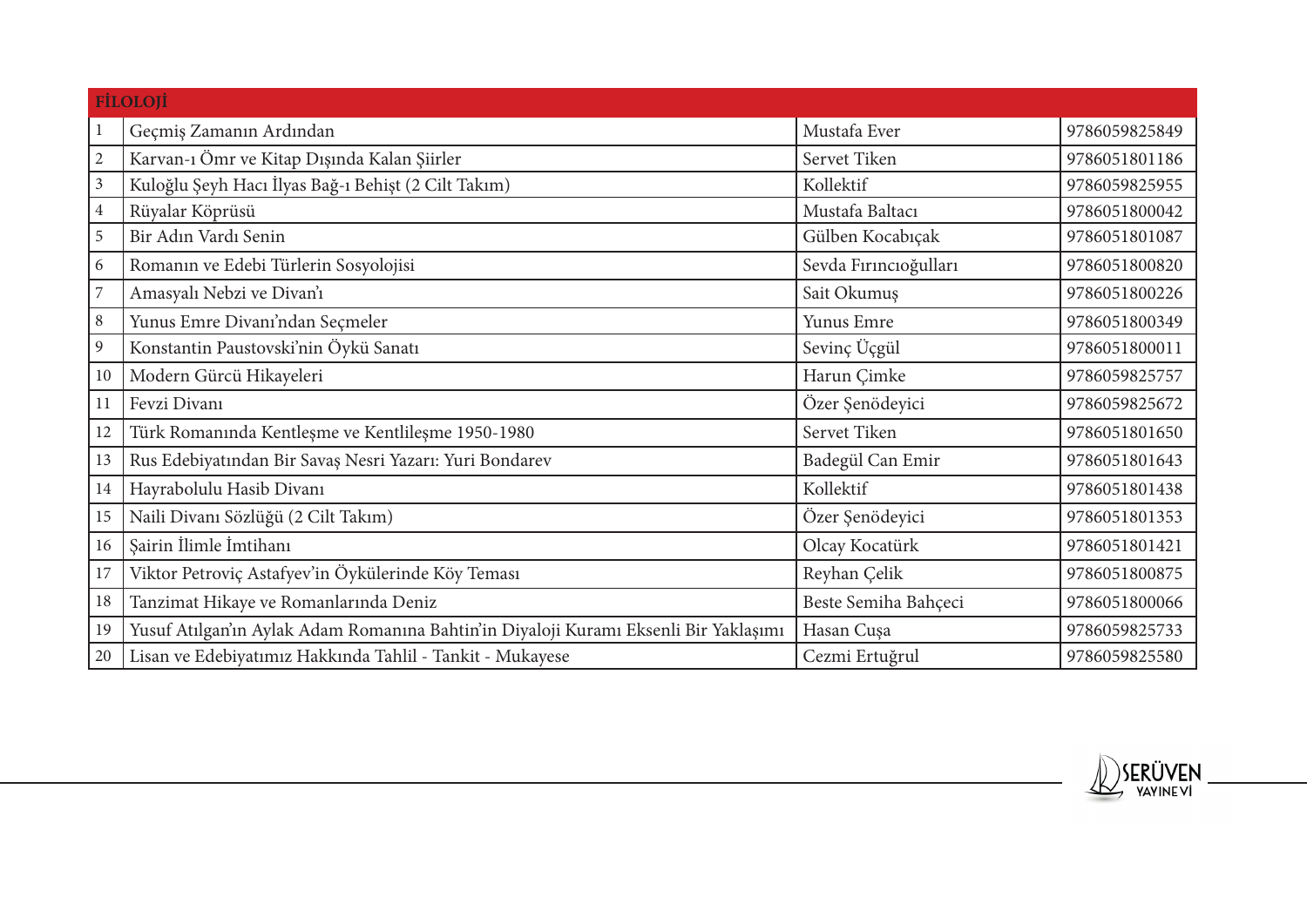| <b>Yazar Adı</b>                                                 | <b>Kitap Adı</b>                                                                                                           | Kütüphane ve Katalog Numarası                                                                                              |
|------------------------------------------------------------------|----------------------------------------------------------------------------------------------------------------------------|----------------------------------------------------------------------------------------------------------------------------|
| Özer Şenödeyici                                                  | Nâilî divanı sözlüğü                                                                                                       | Universitäts- und Landesbibliothek Sach-<br>sen-Anhalt / Zentrale 1194942375, (DE-<br>627)172463626X (DE-599)KXP172463626X |
| Mustafa Macit                                                    | Türkiye'de Toplumsal Değişim ve Siyaset Siyasal Afiş ve İlanla-<br>rın Dilinden: Çok Partili Demokrasiye Geçişten Günümüze | Princeton University Library; JF2112.A4 M334<br>2015                                                                       |
| Mustafa Macit                                                    | Türkiye'de Toplumsal Değişim ve Siyaset Siyasal Afiş ve İlanla-<br>rın Dilinden: Çok Partili Demokrasiye Geçişten Günümüze | Harvard University; JF2112.A4 M334 2015For-<br>mun Üstü                                                                    |
| Mustafa Macit                                                    | Türkiye'de Toplumsal Değişim ve Siyaset Siyasal Afiş ve İlanla-<br>rın Dilinden: Çok Partili Demokrasiye Geçişten Günümüze | Columbia University in the City of New York;<br>ocn949958204,                                                              |
| Mustafa Macit                                                    | Türkiye'de Toplumsal Değişim ve Siyaset Siyasal Afiş ve İlanla-<br>rın Dilinden: Çok Partili Demokrasiye Geçişten Günümüze | New York University: 949958204                                                                                             |
| Mustafa Macit                                                    | Kadın Seyyahların İzlenimlerinde Osmanlı ve Batı Dünyası                                                                   | Princeton University Library; G463 .D83 2015                                                                               |
| Mustafa Macit                                                    | Kadın Seyyahların İzlenimlerinde Osmanlı ve Batı Dünyası                                                                   | Harvard University; 99014537005020394                                                                                      |
| Mustafa Macit                                                    | Kadın Seyyahların İzlenimlerinde Osmanlı ve Batı Dünyası                                                                   | Columbia University in the City of New York;<br>ocn931658783                                                               |
| Emre Timur                                                       | Palyaçonun Listesi : Türkiye>nin İlk Varoluşçu Romanı                                                                      | Moreland City Library                                                                                                      |
| Hayrabolulu Seyyid Mehmed Hasîb; Ra-<br>mazan Ekinci; Suat Donuk | Hayrabolulu Hasîb Dîvânı                                                                                                   | University of Chicago Library; PL248.H39 Z46<br>2015                                                                       |
| Esra Keskin                                                      | Küçü k Asya'da Kutsal Kent Euchaita ve Bizans Dönemi Taş<br>Eserleri                                                       | Dumbarton Oaks Research Library; 1030082969<br>KOÇ University Library;                                                     |
| Hayrabolulu Seyyid Mehmed Hasîb; Ra-<br>mazan Ekinci; Suat Donuk | Hayrabolulu Hasîb Dîvânı                                                                                                   | Stanford University Libraries; 964356572                                                                                   |
| Hayrabolulu Seyyid Mehmed Hasîb; Ra-<br>mazan Ekinci; Suat Donuk | Hayrabolulu Hasîb Dîvânı                                                                                                   | University of Washington<br>Libraries; 964356572                                                                           |
| Kuloğlu Şeyh Hacı İlyas; Bünyamin Taş                            | Bâğ-ı Behişt : (inceleme - tenkitli metin)                                                                                 | Harvard University; 933752671                                                                                              |